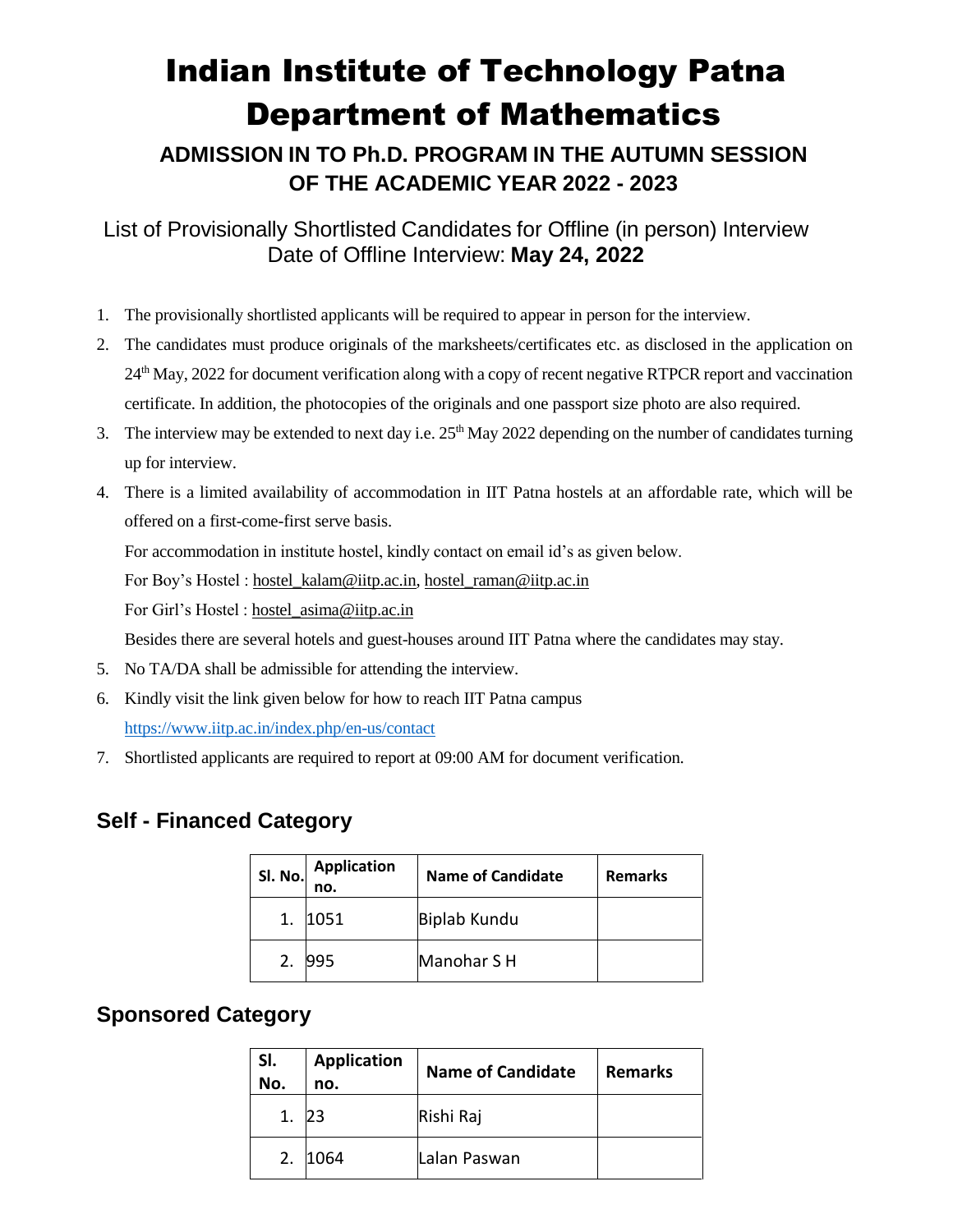## **Regular & Full Time Category**

| SI.<br>No. | <b>Application</b><br>no. | <b>Name of Candidate</b>      | <b>Remarks</b> |
|------------|---------------------------|-------------------------------|----------------|
| 1.         | 44                        | Harinand Singh                |                |
| 2.         | 47                        | Subha Halder                  |                |
| 3.         | 57                        | Ankita Roy Chowdhury          |                |
| 4.         | 64                        | Pulkit Varshney               |                |
| 5.         | 110                       | Preeti Rani                   |                |
| 6.         | 118                       | <b>Bipin Kumar</b>            |                |
| 7.         | 134                       | Kapil Roy                     |                |
| 8.         | 170                       | Mohd Azeem                    |                |
| 9.         | 222                       | Arvind Kumar Alok             |                |
| 10.        | 230                       | Himanshu Chandrakar           |                |
| 11.        | 404                       | Sandhya Yadav                 |                |
| 12.        | 415                       | Dinesh Kumar                  |                |
| 13.        | 424                       | Dharmendra Kumar<br>Chaurasia |                |
| 14.        | 428                       | Amanpreet Singh               |                |
| 15.        | 445                       | Pallab Kumar<br>Hembram       |                |
| 16.        | 515                       | <b>Bishal Biswas</b>          |                |
| 17.        | 540                       | Md Kausar Sk                  |                |
| 18.        | 548                       | <b>Anath Bandhu Das</b>       |                |
| 19.        | 556                       | Kapil Kumar Verma             |                |
| 20.        | 585                       | Sangeeta Phulara              |                |
| 21.        | 601                       | Subham Poddar                 |                |
| 22.        | 608                       | Srikanta Ram                  |                |
| 23.        | 617                       | Saurav Dhara                  |                |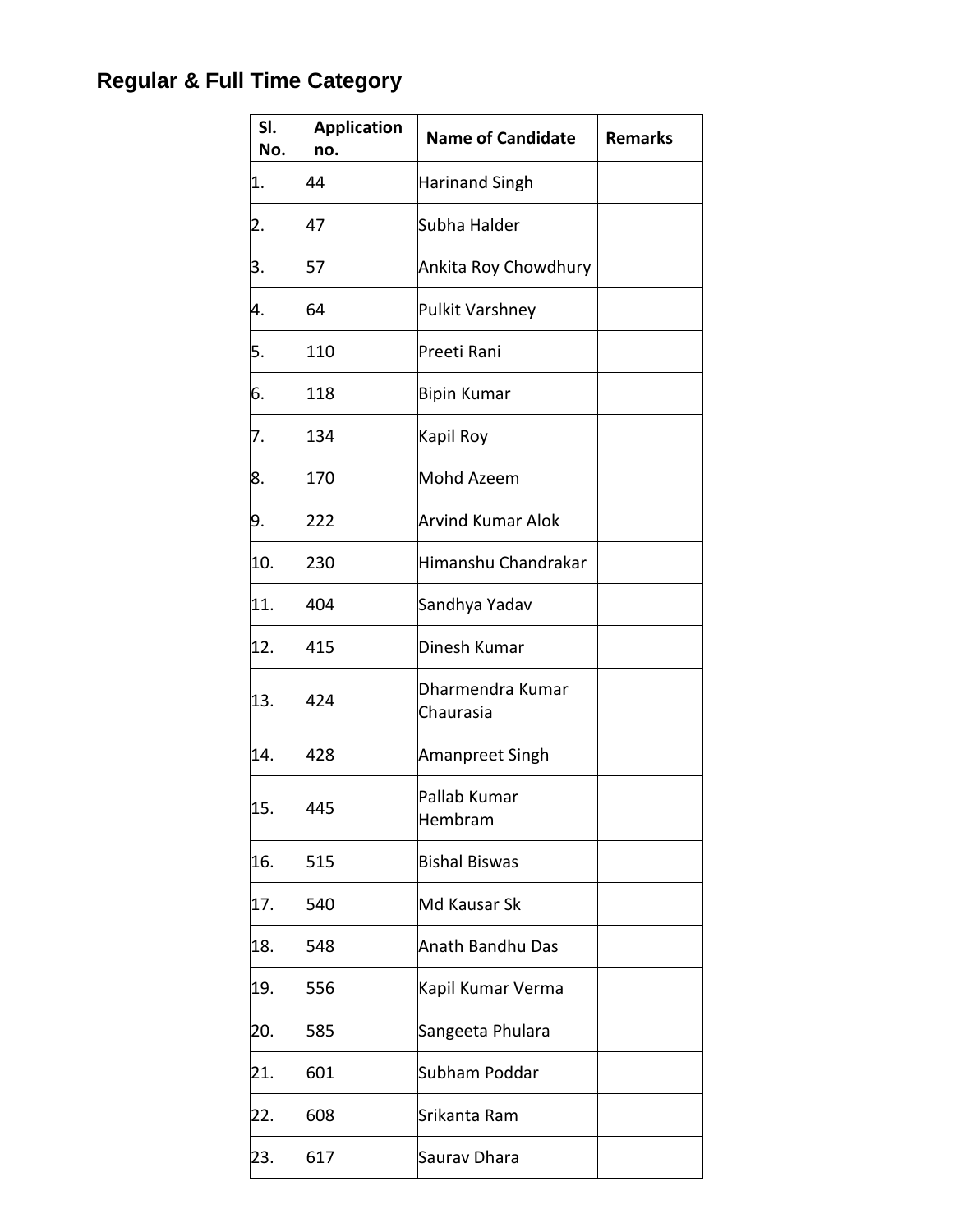| 24. | 626  | Debashis Roy        |  |
|-----|------|---------------------|--|
| 25. | 630  | Manisha Mohnani     |  |
| 26. | 652  | Jayita Marik        |  |
| 27. | 694  | Krupa Maria Jose    |  |
| 28. | 696  | Pallab Pal          |  |
| 29. | 764  | Rahul Rohilla       |  |
| 30. | 767  | Sohit Pathak        |  |
| 31. | 783  | Apurva Singh        |  |
| 32. | 786  | Manoj Mahawar       |  |
| 33. | 787  | Om                  |  |
| 34. | 817  | Pooja Kumari        |  |
| 35. | 842  | Pankit              |  |
| 36. | 848  | Harshit Bajpai      |  |
| 37. | 857  | Biren Karmakar      |  |
| 38. | 858  | Piyush Pachauri     |  |
| 39. | 861  | Alok Kumar          |  |
| 40. | 904  | Tanmoy Bhuimali     |  |
| 41. | 917  | Arihant Patawari    |  |
| 42. | 942  | <b>Bittu Singh</b>  |  |
| 43. | 943  | Vaibhav Agrawal     |  |
| 44. | 946  | Manish Kumar        |  |
| 45. | 977  | Subhasish Chowdhury |  |
| 46. | 981  | Aditi Choudhury     |  |
| 47. | 999  | Suraj Kumar         |  |
| 48. | 1014 | Pratiksha Singh     |  |
| 49. | 1028 | Sumit Parashar      |  |
| 50. | 1031 | Garima Bansal       |  |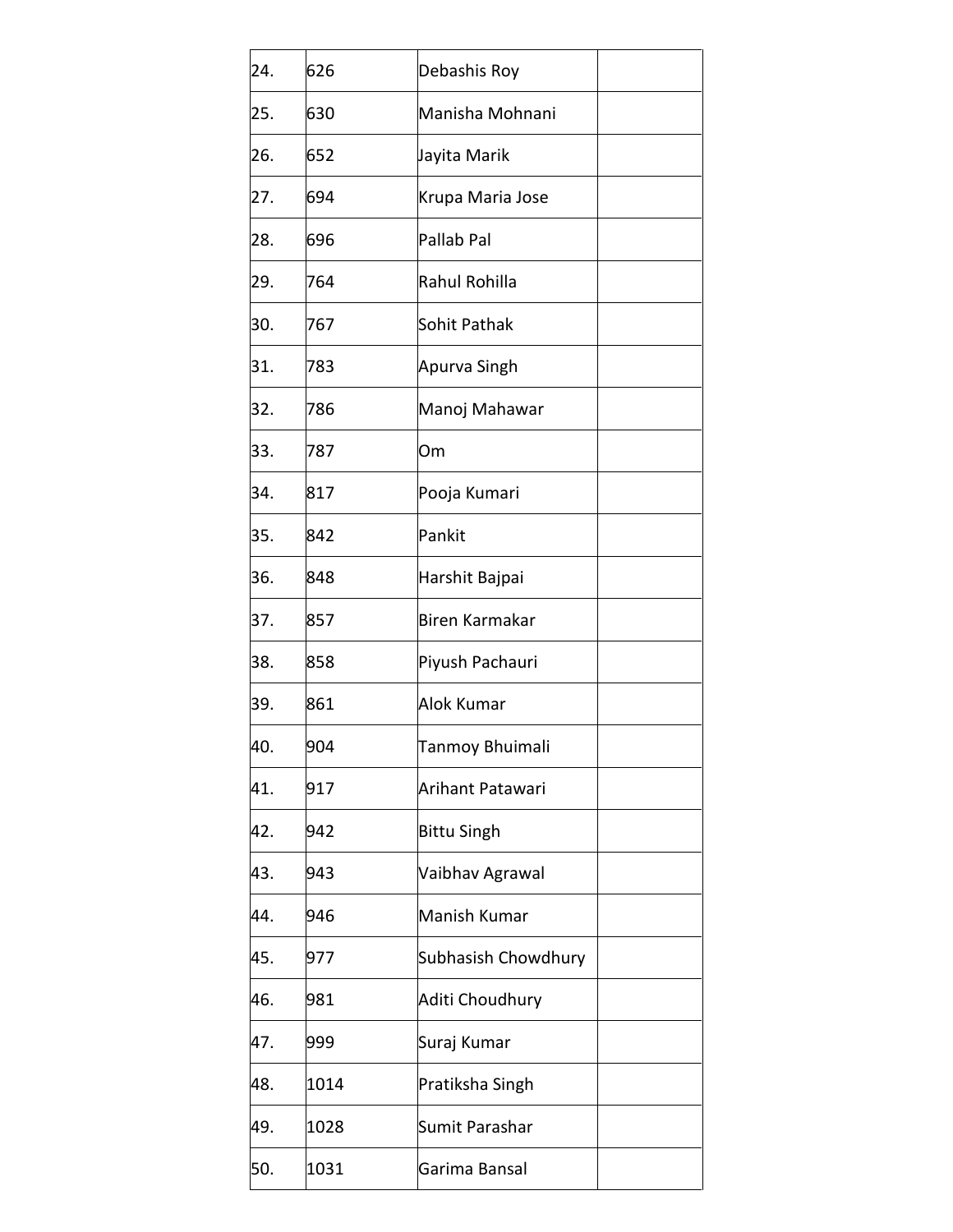| 51. | 1037 | Soumen Raul              |  |
|-----|------|--------------------------|--|
| 52. | 1044 | Sumit Kumar              |  |
| 53. | 1046 | Unnati Nigam             |  |
| 54. | 1059 | Sukhsagar                |  |
| 55. | 1069 | Ranjan                   |  |
| 56. | 1090 | Neelanjan Mondal         |  |
| 57. | 1095 | Ashwani Rao              |  |
| 58. | 1110 | Priyanka Bharati         |  |
| 59. | 1120 | Anusuiya Baishya         |  |
| 60. | 1130 | Shri Krishna Pandey      |  |
| 61. | 1135 | Saikat Das               |  |
| 62. | 1158 | Dushyant Kumar<br>Sengar |  |
| 63. | 1183 | Shampa Dhabaldeb         |  |
| 64. | 1261 | Anup Kushwaha            |  |
| 65. | 1266 | Nirmal Barick            |  |
| 66. | 1270 | Santoshi Tarei           |  |
| 67. | 1288 | Sanjana Singh            |  |
| 68. | 1308 | <b>Sunny Kumar</b>       |  |
| 69. | 1311 | Jahnabi Chakraborti      |  |
| 70. | 1331 | Sujoy Basak              |  |
| 71. | 1347 | Jayita Koley             |  |
| 72. | 1355 | Abhishek Kumar Keshri    |  |
| 73. | 1399 | Ritu Kumari              |  |
| 74. | 1408 | Shubham Jasrotia         |  |
| 75. | 1431 | Madhvi Raj               |  |
| 76. | 1436 | Sachin Kumar Sahu        |  |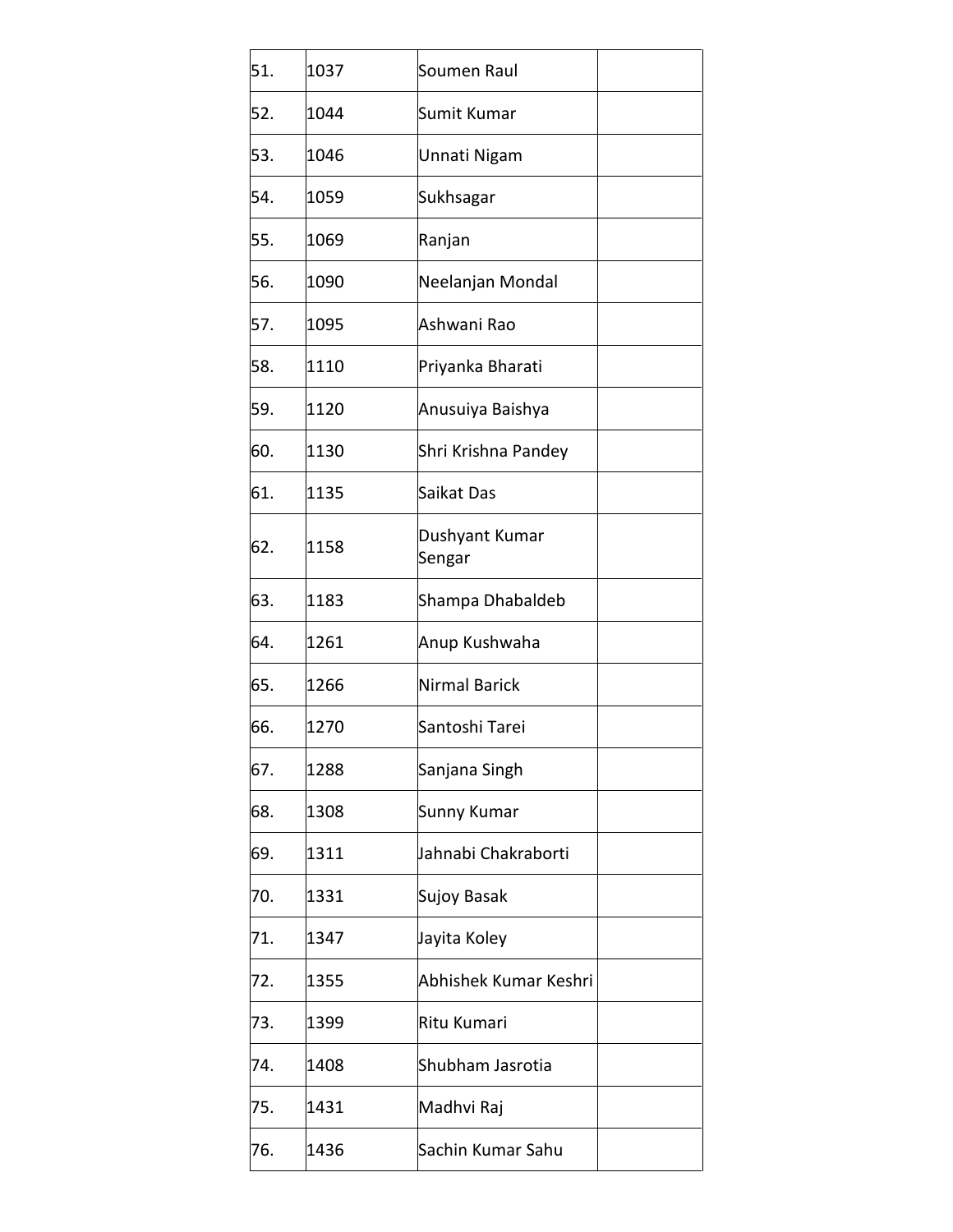| 77.  | 1442 | Vikash Rathaur       |  |
|------|------|----------------------|--|
| 78.  | 1455 | Shubham Kumar Jain   |  |
| 79.  | 1465 | Hari Shankar         |  |
| 80.  | 1467 | Chandan Chaurasiya   |  |
| 81.  | 1476 | Bhupendra Jangid     |  |
| 82.  | 1479 | Asmita Rai           |  |
| 83.  | 1491 | Himanshu Kesarwani   |  |
| 84.  | 1497 | Subhadip Halder      |  |
| 85.  | 1530 | Himanshu Bimal       |  |
| 86.  | 1539 | Tiasa Dutta          |  |
| 87.  | 1540 | Kajal Sharma         |  |
| 88.  | 1552 | Sagar Basak          |  |
| 89.  | 1574 | Vaibhav Dixit        |  |
| 90.  | 1581 | Kishan               |  |
| 91.  | 1608 | Prasanta Lenka       |  |
| 92.  | 1609 | Koushik Bhakta       |  |
| 93.  | 1610 | Aditi Chattaraj      |  |
| 94.  | 1611 | Sipra Maity          |  |
| 95.  | 1624 | Soumita Guria        |  |
| 96.  | 1626 | Rishabh Goswami      |  |
| 97.  | 1646 | Rituparna Chaliha    |  |
| 98.  | 1649 | Rittayan Santra      |  |
| 99.  | 1662 | Debapriya Ojha       |  |
| 100. | 1706 | Simran Soni          |  |
| 101. | 1735 | Arindam Sarkar       |  |
| 102. | 1751 | <b>Bishal Bhunia</b> |  |
| 103. | 1754 | Saugata Dutta        |  |